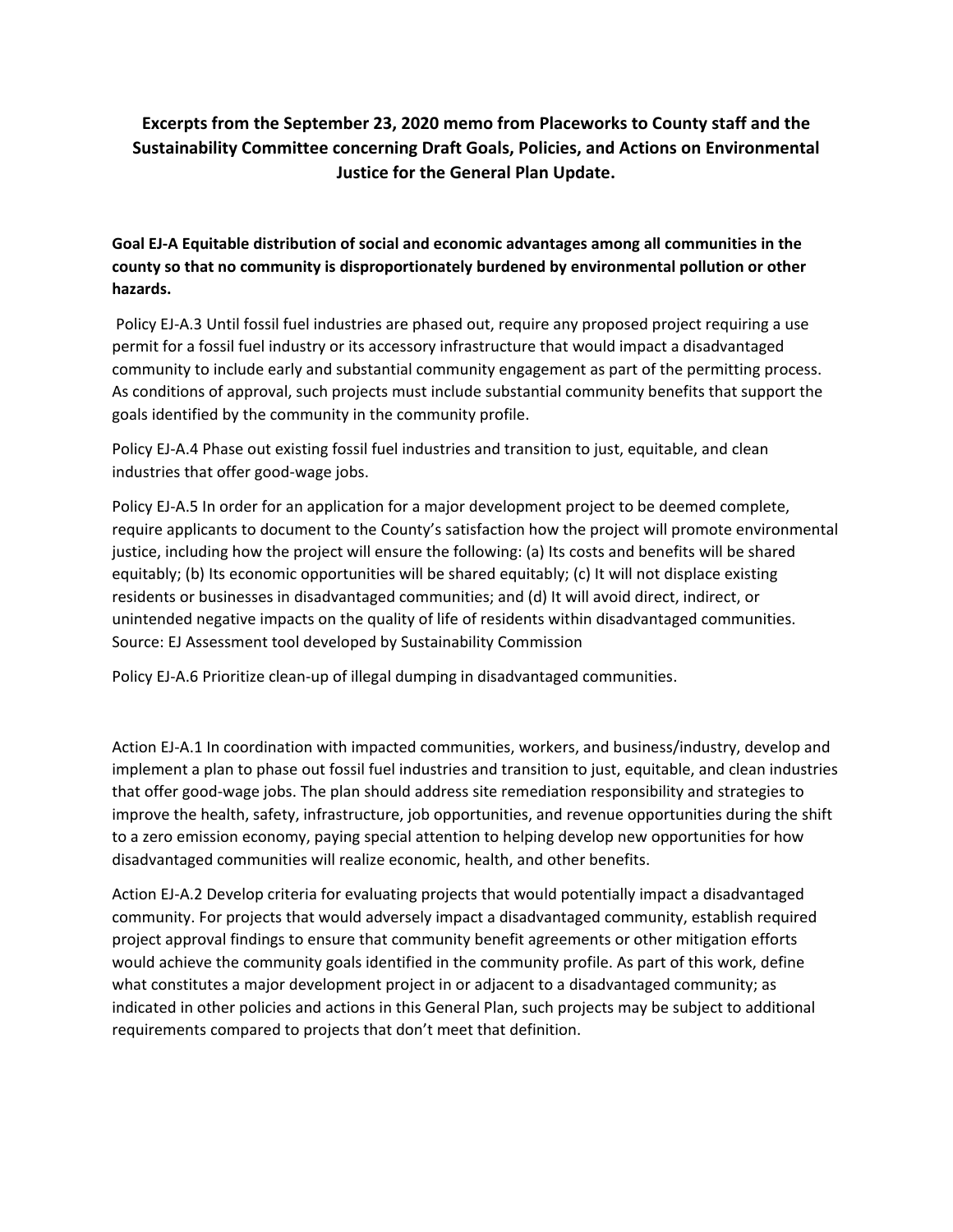Action EJ-A.3 Develop a checklist that establishes criteria to evaluate how new development supports the County's environmental justice and health goals and the environmental justice and health-related community goals identified in the relevant community profile.

Action EJ-A.7 Improve code enforcement and public works maintenance practices to keep disadvantaged communities hazard free, safe, and clean, emphasizing enforcement actions on issues identified by the community in its community profile.

## **Goal EJ-C Equitable access to safe and sanitary homes among all communities in the county so that no resident has to live in an unsafe or unhealthy place.**

Policy EJ-C.2 Ensure adequate living conditions for tenants through ongoing and effective code enforcement, with priority given to rental properties in disadvantaged communities

Action EJ-C.4 Obtain funding for, address barriers to, and increase participation in the County's weatherization program for extremely low, very low, and low-income homeowners, landlords, and renters, as well as in other programs like the Green and Healthy Homes Initiative, to provide resources to bring older properties up to Code and improve their livability, make minor home repairs and energy improvements, and improve health and quality of life. Focus these resources on homes in disadvantaged communities, and in particular rental housing and high density housing.

Action EJ-C.5 Create a bulk buying program that allows people to purchase air conditioners, air purifiers, heaters, and other electric appliances at wholesale prices to increase energy efficiency and replace hazardous appliances. Work with volunteer groups to help people install air conditioners and other electrical appliances if they are unable to do so themselves, focusing on disadvantaged communities and other areas with high levels of vulnerable people. Consider augmenting energy efficiency programs to reduce electricity use and help offset the cost of operating electrical appliances.

Action EJ-C.12 Continue to support the Contra Costa Lead Poisoning Prevention Project's programs, including services for children, public health nurse case management, home environmental investigation, education and outreach, and information and referrals for parents, home remodelers and child care providers. (fro[m https://cchealth.org/lead-poison/\)](https://cchealth.org/lead-poison/)

### **Goal EJ-E Equitable engagement with all communities in the county so that all residents share an equal voice in decisions that affect their community.**

Action EJ-E.2 Establish an ongoing environmental justice advisory group comprised of community members from disadvantaged communities to advise and assist the County in addressing disproportionate health, safety, and welfare in disadvantaged communities.